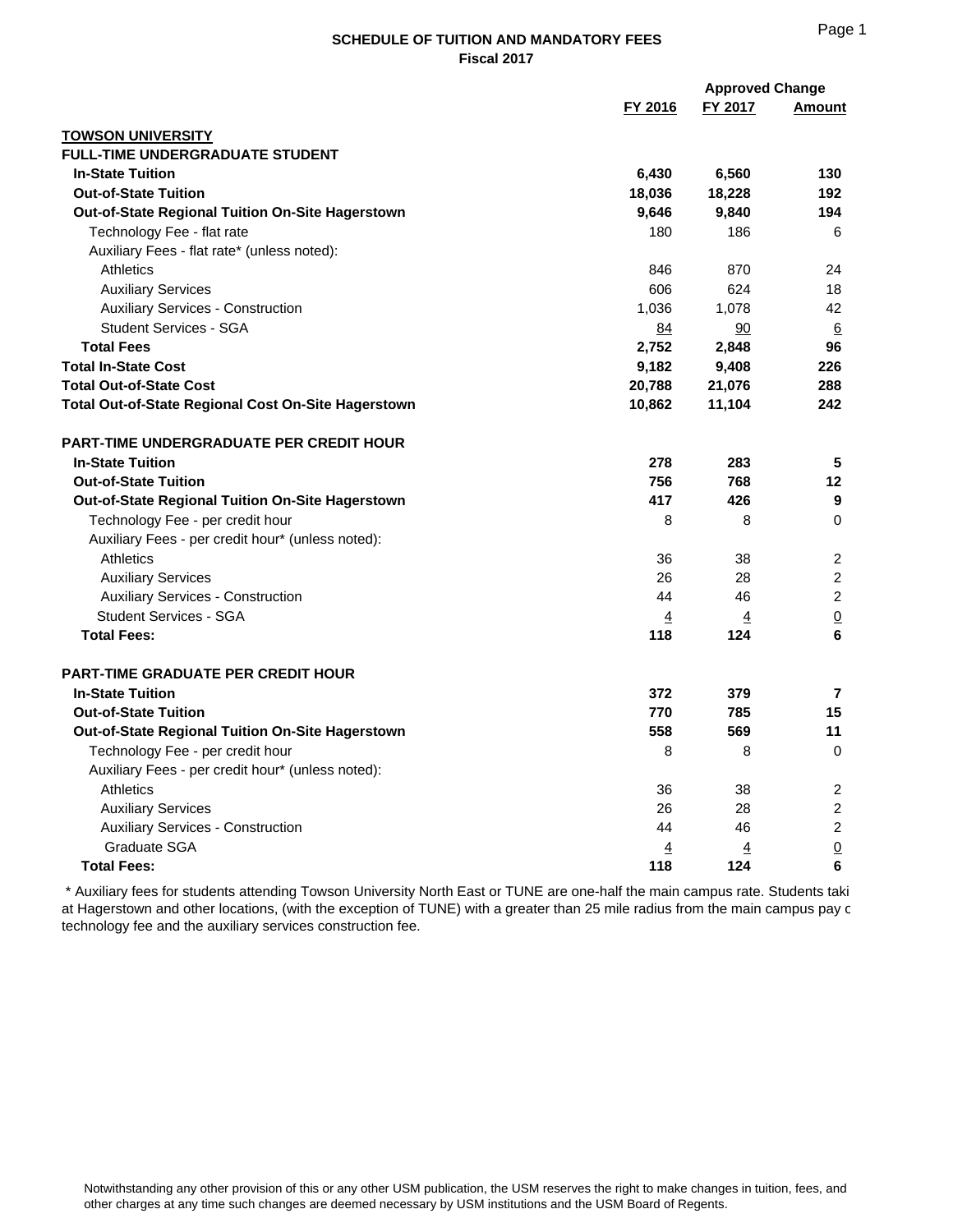## **SCHEDULE OF TUITION AND MANDATORY FEES Fiscal 2017**

|                                                          | FY 2016 | <b>Approved Change</b><br>FY 2017 | Amount   |
|----------------------------------------------------------|---------|-----------------------------------|----------|
|                                                          |         |                                   |          |
| <b>PART-TIME GRADUATE PER COURSE - AIT PROGRAM</b>       |         |                                   |          |
| Tuition AIT program (except AIT 500 & 501) - per course  | 1,575   | 1,575                             | $\bf{0}$ |
| Tuition - AIT 500 - per course                           | 1,969   | 1,969                             | 0        |
| Tuition - AIT 501 - per course                           | 1,706   | 1,706                             | $\bf{0}$ |
| Tuition - AIT 885 - per course                           | 525     | 525                               | 0        |
| <b>PART-TIME DOCTORATE PER UNIT - CAIT PROGRAM</b>       | 653     | 653                               | $\bf{0}$ |
| JOINT DEGREE WITH UNIVERSITY OF BALTIMORE FOR            |         |                                   |          |
| <b>M.S. ACCOUNTING &amp; BUSINESS ADVISORY SERVICE**</b> |         |                                   |          |
| <b>PART-TIME GRADUATE PER CREDIT HOUR</b>                |         |                                   |          |
| <b>In-State</b>                                          | 740     | 762                               | 22       |
| <b>In-State - Web Instruction</b>                        | 790     | 812                               | 22       |
| Regional**                                               | 1.032   | 762                               | (270)    |
| <b>Regional - Web instruction**</b>                      | 1,082   | 812                               | (270)    |
| Out-of-State                                             | 1,032   | 1,063                             | 31       |
| <b>Out-of-State - Web Instruction</b>                    | 1,082   | 1,113                             | 31       |
| Technology Fee - per credit hour                         | 6       | 9                                 | 3        |
| Auxiliary Fees - per credit hour (unless noted):         |         |                                   |          |
| <b>Auxiliary Construction</b>                            | 3       | 3                                 | 0        |
| <b>Auxiliary Operation</b>                               | 23      | 23                                | $\Omega$ |
| <b>Student Center Fee</b>                                | 34      | 34                                | 0        |
| <b>Student Services Fee</b>                              | 9       | 12 <sup>2</sup>                   | 3        |
| Student Government Association - flat rate               | 50      | 50                                | $\Omega$ |

\*\*Joint degree with University of Baltimore (UB) for the MBA is charged and billed through UB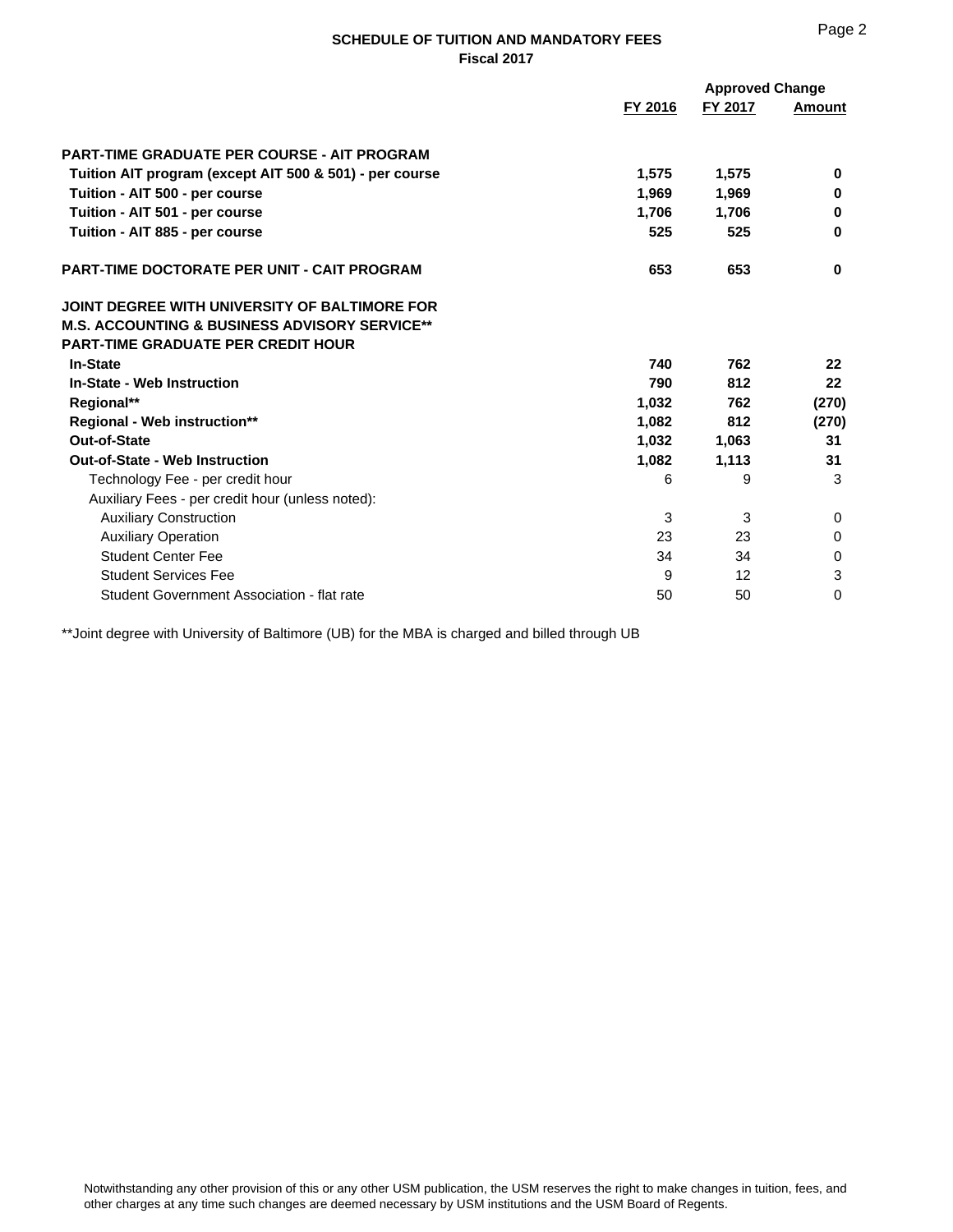**%**

|            | 2.0% |  |
|------------|------|--|
|            | 1.1% |  |
|            | 2.0% |  |
|            | 3.3% |  |
|            |      |  |
|            | 2.8% |  |
|            | 3.0% |  |
|            | 4.1% |  |
|            | 7.1% |  |
|            | 3.5% |  |
|            | 2.5% |  |
|            | 1.4% |  |
|            | 2.2% |  |
|            |      |  |
|            |      |  |
|            | 1.8% |  |
|            | 1.6% |  |
|            | 2.2% |  |
|            | 0.0% |  |
|            | 5.6% |  |
|            | 7.7% |  |
|            | 4.5% |  |
|            | 0.0% |  |
|            | 5.1% |  |
|            |      |  |
|            |      |  |
|            | 1.9% |  |
|            | 1.9% |  |
|            | 2.0% |  |
|            | 0.0% |  |
|            |      |  |
|            | 5.6% |  |
|            | 7.7% |  |
|            | 4.5% |  |
|            | 0.0% |  |
|            | 5.1% |  |
| ng classes |      |  |
| only the   |      |  |